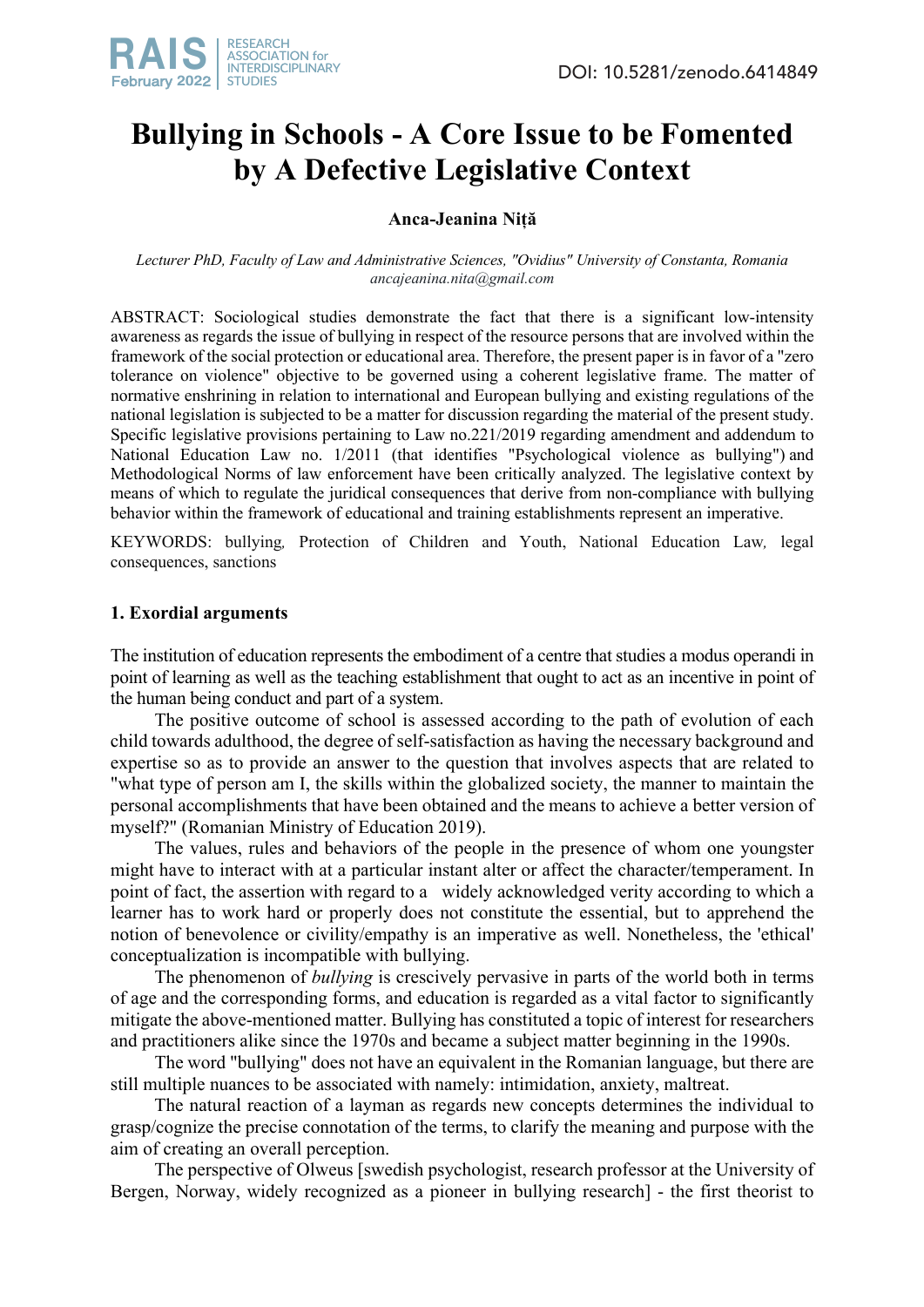delineate the phenomenon in the scientific community, has approached a conceptualization/postulation of the argument still a reference in respect of current research and theories, videlicet bullying is referred to as "a deliberate, repetitive action involving negative actions that are directed against others, being conducted by a group of people or by a person with social status superior to the victim(s)" (Chipea and Sîrbu 2017, 13).

The direction of material as regards the present article is focused not upon an analysis of the psychosocial and psycho-pedagogical aspects of the phenomenon of school bullying, to highlight the importance of a coherent legislative framework on the subject and to display the prevailing "normative inventory" in Romania, with corresponding pros and cons facets.

#### **2. Analytics of bullying in Romanian schools**

The report of the World Health Organization (WHO 2016) states the fact according to which out of 42 European countries where bullying has been investigated, Romania ranks on third place within the placement. The reality of the unacceptable/appalling position "on the podium" have determined non-governmental organisations to issue a warning in relation to the need for public policies to counter bullying among children and the pressing need for "legislation to ensure the contingence of intervention".

The individual state-level document in reference to bullying has been the *National Strategy for the Mental Health of Children and Adolescents* (2016), approved by Government Decision No 889/2016. The content of the respective document placed bullying to be denominated as a high-risk factor for child well-being and hereupon recommendations were made in the direction of building up active bullying prevention programs within the framework of school and community.

In 2016, The Organization "Save the Children of Romania" has issued the first national study on the phenomenon of bullying in Romanian schools, and the data suggests a worrying level of the presence of various bullying-related behaviors in schools and a desideratum to treat the matter and the interrelated dynamics as part of the broader school context.

The survey has asserted that "there is low awareness of the problem, even among the experts in the field of social welfare or education". In terms of the common knowledge of the morpheme, the figures of statistics have indicated that "bullying" represents a familiar phrase for 48% of children, while 52% have expressed the fact according to which neither are aware of the significance nor know the term (Save the Children Romania 2016).

On the report of the sociological study (Tribuna.ro 2019) being carried out - in 2019 - by the "The Child Helpline" Association [non-governmental organization that organized in Bucharest, on 11-13 December 2019, the first National Forum dedicated to debates on public policies to combat bullying among children] (along with a series of concrete measures to reduce the repercussions of bullying in schools to be included as part of the legislative initiative in order to revise/reform and amend the National Education Law no.1/2011 and submitted to the House of Representatives), the evidence has envinced that almost three quarters (72%) of victims have faced direct aggression at least once in the past year, but only 40% of respondents have had the valiance so as to admit the status of experiencing the position of a victim.

# **3. The normative acknowledgement of the bullying act across international, European and national arena**

The protection of children against all forms of violence, the counter of bullying actions a de facto present-da issue on the international, European and national agenda.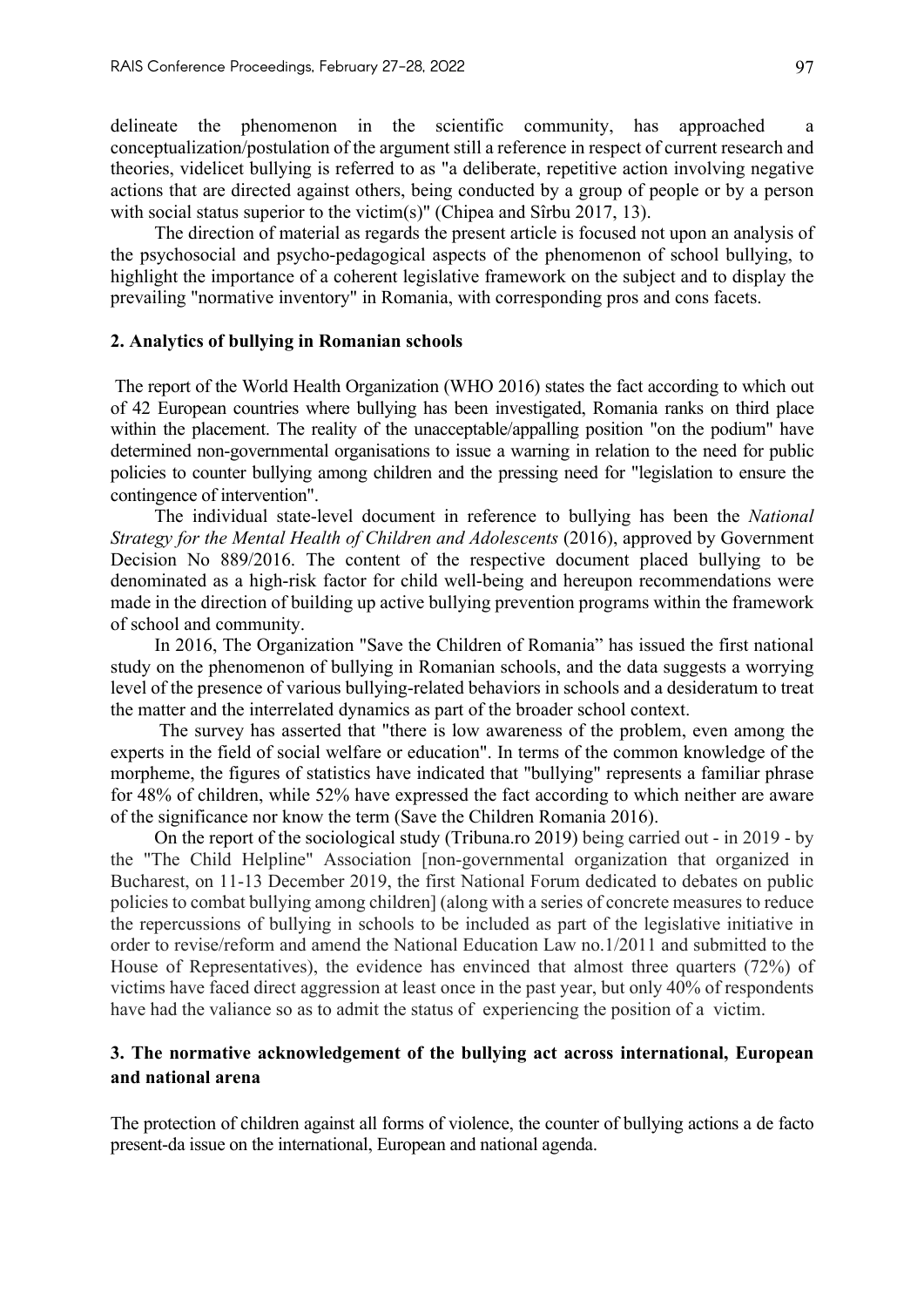#### *3.1. International and European legislation*

*The United Nations Convention with regard to the Rights of the Child* (United Nations (1989), the Convention was ratified by Romania through Law No 11/1990) has stipulated – by means of Article 19- *the general framework for the protection of the child against the acts of violence*, namely personal harm, physical or mental abuse, abandonment or neglect, maltreatment or exploitation, sexual abuse inclusively (...). The rights of the child are additionally enshrined in the *Charter of Fundamental Rights of the European Union,* published in the Official Journal C 83, 30.3.2010, 389-403.

*The Regulation (EU) 1381/2013 of the European Parliament and of the Council dated 17 December 2013,* published in the Official Journal of the EU L345/62 of 18 December 2013, as regards the validation of the Rights, Equality and Citizenship Program for the 2014-2020 interval have assessed in the preamble (point 11) that particular cognizance ought be directed to the prevention and control/counter all forms of violence along with the decision-making of actions to respect and ensure the welfare/rights of the child and to contribute to the protection of children against maltreatment and aggression, therefore constituting a risk in point of physical or mental health and represents an infringement as regards the corresponding rights to individual evolution, protection and dignity.

The specific objectives - set out in Article 4 of the Regulation – subsume the following:

**-** the prevention and counter all forms of violence acts of against children, youngsters and women, other categories of individuals that are prone to be exposed as subjects, in particular between or among family members, and the protection of victims of similar deeds. (Point e);

- the advocacy and protection of the rights of the child (point f).

The United Nations (UN) and the European Union (EU) – via respective institutions, have undertaken a series of research and official policies in respect of the development a common strategy to curtail bullying, thence:

- The EU Agenda on Children's Rights (2011);

- The EC Recommendation (2011) on policies to diminish early school abandonment in relation to the fact that educational and training structures do not provide sufficiently adequate support for pupils to overcome emotional, social or nurturing problems and to pursue studies or further training;

- Resolution 160 (2003) on local partnerships to prevent and counter violence in schools.

#### *3.2. National legislation*

The current Romanian conception [expressed through the United Nations Convention on the Rights of the Child] on children's rights, specifies that children cease to be "subject" of protection and, accordingly are under the obligation to be supported by means of special measures in order to comply with corresponding rights and liberties, is enshrined in the Constitution.

*Article 49 of the Constitution – denominated" Protection of children and youth", ascertains within the lines of paragraph 1 whereby "Children and youth shall enjoy special protection and assistance in the pursuit of their rights".*

The specialized literature (Tănăsescu, 2004) has emphasized that the analysis of constitutional norm *"sets up a form of law- a synthesized one- according to which the reality represents the basis and, hereby children and youth constitute the great human potential of present-day and of the future society as embodying the continuity and the world to come, the human perspective".*

*The Romanian state by the instrumentality of legislation has in view to regulate human rights in accordance with the declared status as a state governed by the rule of law [*according to Article 1(3) of the Constitution "Romania is a constitutional, democratic and social state (...)*] and alongside with the evolution of Romanian society, the ratification of international conventions and treaties and Romania's membership to EU, "the domestic legislation has complied with to adapt to existent realities"* (Marin 2014, 124).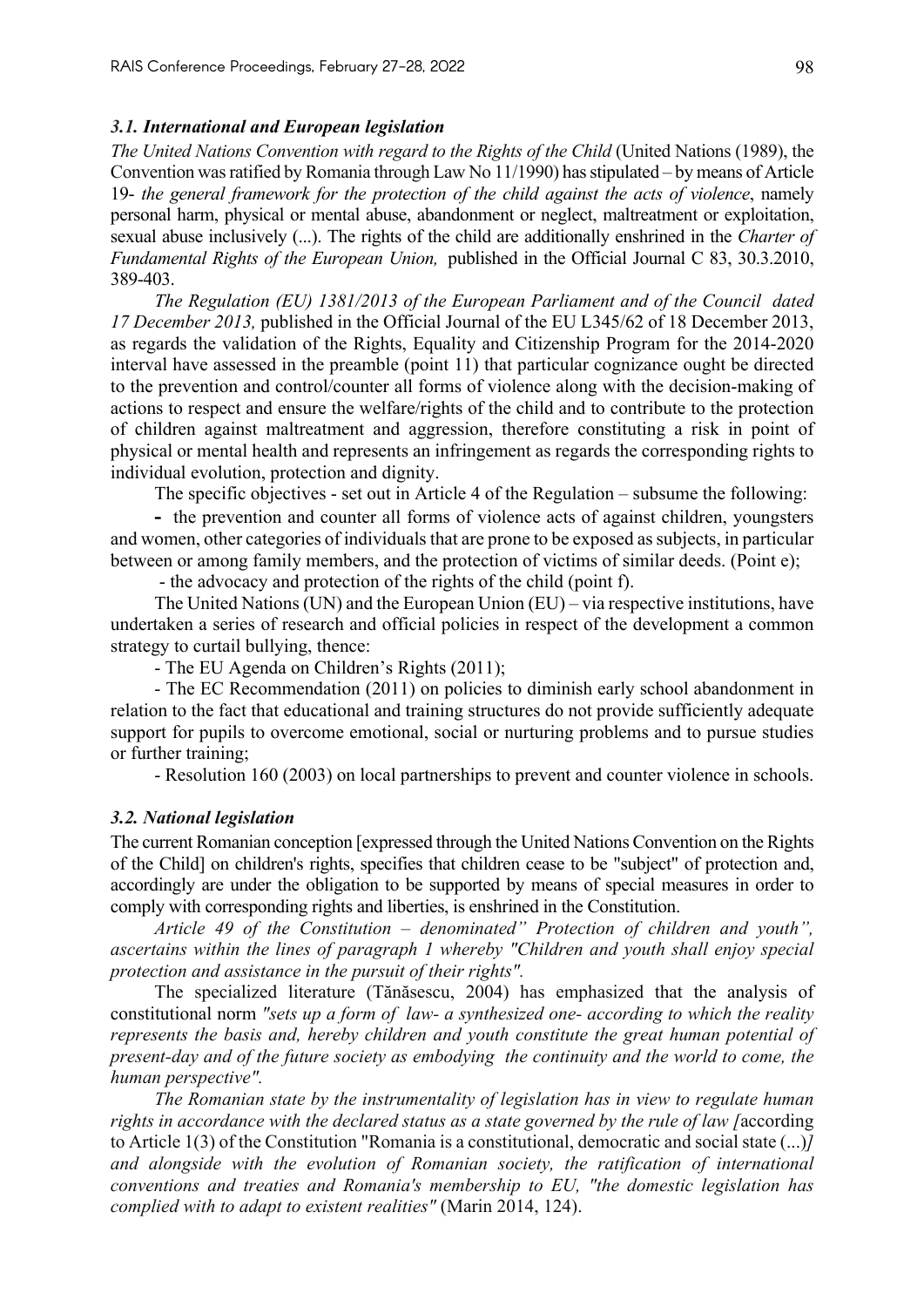*In relation to the infra-constitutional register, the legal framework with regard to the protection of children's rights and the guarantee in point of the the development is provided by* Law 272/2004 on the protection and advocacy of children's rights (2004/2014), whereas the educational system is regulated by the National Education Law 1/2011 [published in Official Journal No 18 from 10 January 2011] and by secondary and tertiary legislation that has been devised/elaborated drafted in order to enforce the law by the Ministry of Education.

*Law no. 221/2019* [published in Official Journal No 929 from 19 November 2019] has introduced several amendments and additions to the National Education Law no. 1/2011.

The new law has inserted within the text of the Educational Act *normative measures that are aimed at regulating bullying*, as follows:

In point of Article 7, after paragraph  $(1)$ , the following paragraph  $(1<sup>1</sup>)$  has been inserted, with the following content:

*"(11 ) Behaviour/Conduct that imply psychological violence - bullying - is banned in educational establishments and in all places intended for vocational education and training."* Article  $56<sup>1</sup>$  has been interposed, with the following content:

"*The in-service training programs for teaching staff shall institute information sessions courses on issues related to psychological violence - bullying with the aim of acquisition of skills in order to identify eventual problems and to apply appropriate educational strategies."*

In the Annex - an integral part of the Law, following paragraph 6, a new section is inserted, point  $6<sup>1</sup>$ , with the following content:

61 . *Psychological violence - bullying is defined as the action or series of physical, verbal, relational and/or cyber actions, within the framework of a social context that cannot be averted, being acted deliberately and involving an imbalance of power are considered to be prejudicial to dignity, thus establishing an intimidatory, hostile, degrading, ignominious or offensive context, directed against an individual or a group of persons and targeting aspects of discrimination and social exclusion, that are possible to relate to membership of a particular race, nationality, ethnic group, religion, social category, disadvantaged/deprived group or to beliefs, identity or gender orientation, personal characteristics, action or series of actions, behavior to be exposed in educational establishments and in all of schooling and vocational training institutions.*

The Order of the Minister of Education no. 4.343/2020 [published in the Official Journal no. 492 from 10 June 2020] has approved the Methodological Norms in point of the application of the stipulations of Art. 7 para.  $(1^{\wedge}1)$ , art. 56 $^{\wedge}1$  and pt. 6 $^{\wedge}1$  of the Annex to the National Education Law no. 1/2011, on psychological violence - bullying.

The identification of the corresponding intended objective within the reference text of the Methodological Regulations by means of the provisions of the Articles that are structured in two chapters has as continuation the assessment of "*Operational definitions*" and "*The Regulations as regards the prevention and counter bullying in educational establishments*".

The *4 Annexes* – as component parts of the Regulations, represent the legislation in respect of the following issues that are expressed:

1) *Prevention* of bullying and cyberbullying in pre-university educational establishments;

2) *Counter of bullying* and cyberbullying in educational establishments by the instrumentality of integrated intervention, identification and reporting

3) The formation and functioning or operation of the anti-bullying action group in preuniversity educational establishments;

4). The Infographic - a tool for learning. The intervention of the academic/teaching staff in point of bullying situations within educational establishments

According to the Methodological Regulation, the standard implementation of antibullying policies is basically ensured by means of the following:

- the liability with regard to educational institutions to compile strategies and plans to ensure a suitable climate for quality education, a sine qua non for reducing bullying;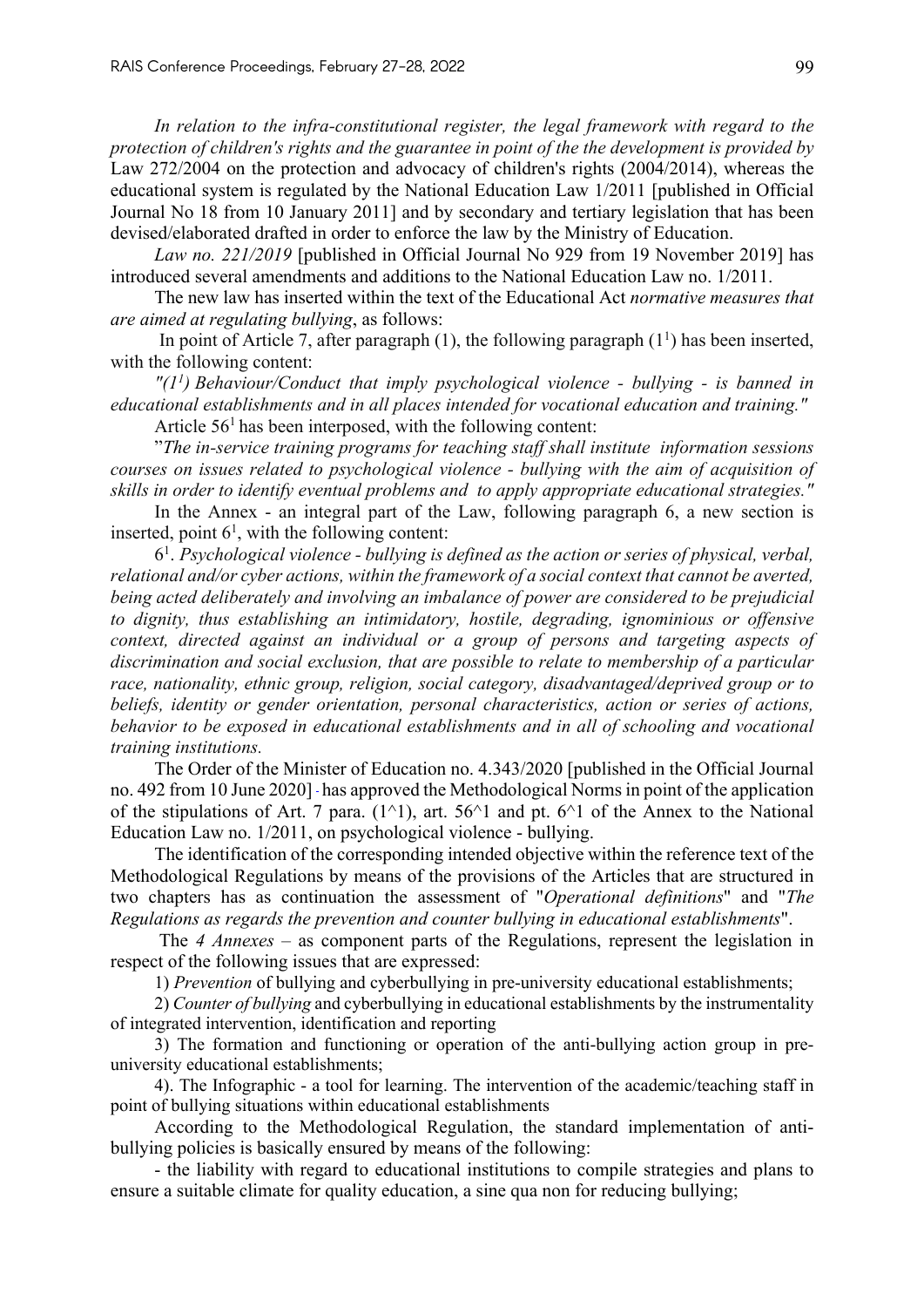- the implementation of an anti-bullying plan by means of anti-bullying action groups, coordinated by the school director that should include teachers, learners, parents, the school counsellor and, depending on the context and needs, other people such as NGO specialists. - the obligation for each educational establishment to introduce in the Internal Regulations of Order (ROI) with the objective "school with zero tolerance to violence".

The action to counter bullying in schools requires inter-institutional cooperation between the educational establishment, the County School Inspectorate, the Social Welfare and Child Protection Directorates and the Police Inspectorates.

# **4. Has an anti-bullying law been created or not? Some critical observations on the regulations contained in Law 221/2019 and the Methodological Regulations as regards the application of the Law**

The question – as prior stated (Niță, 2021) is answered with negative response. A Law on Education (unfortunately, one of the most "patched up" organic laws), in which bullying is "invoked" has been created. Of course, Law No 221/2019 represents a step forward in the prevention and counter the phenomenon of bullying, a perspective that involves a constructive attitude of all individuals towards the legislative act under discussion.

Nevertheless, there are "inadequacies" of the regulation and the formulation of lege ferenda proposals.

In effect, the subsequent are to be considered:

a) The formulation of the legislator in terms of the definition of bullying is far from being able to meet the requirements of clarity, predictability and liability that must be associated with a particular provision of the law.

In this regard, the view expressed in legal doctrine (UniversulJuridic.ro, 2019) is an agreed one according to which the definition "could cause difficulties in the application of Article 7 para.  $(1^1)$  of the Law, due to the high number of criteria that an act would have to meet in order to meet the definition of psychological violence, as well as their specificity. As an example, attention is drawn to the phrases "committed with intent" and "involving an imbalance of power", two criteria that are stipulated by the legislator, the concrete application of which in the case of an act being committed by a minor under the age of 14 is questionable, in view of the absolute presumption under the law of lack of discernment applicable to this category of persons along with the fact that it is difficult to envisage what degree of the "imbalance of power" might appear between the individual who commits a deed and the victim as in then situation in which both subjects are of the same age and belong to the same class".

*b)* The primary legislator has defined "psychological violence - bullying" and banned bullying-type behavior in both educational establishments and all places that are intended for vocational education and training, without, however, establishing the consequences of noncompliance with the interdiction.

Nevertheless, the legal rule - the basic structural element of the legal order - encompasses a corresponding structure by integrating three elements: a) the hypothesis; b) the provision; c) the sanction.

As regards of Law no.221/2019, there is a lack of sanction; the regulation is aimed exclusively at intervention mechanisms to prevent and counter bullying, and the mechanism for sanctioning the phenomenon is completely ignored in point of situations where prevention have not had the expected results.

The law makes no reference to the liability of the person who displays bullying-type behavior as, for example, in the case of Law No 167/2020 that banns mobbing (moral harassment at the workplace).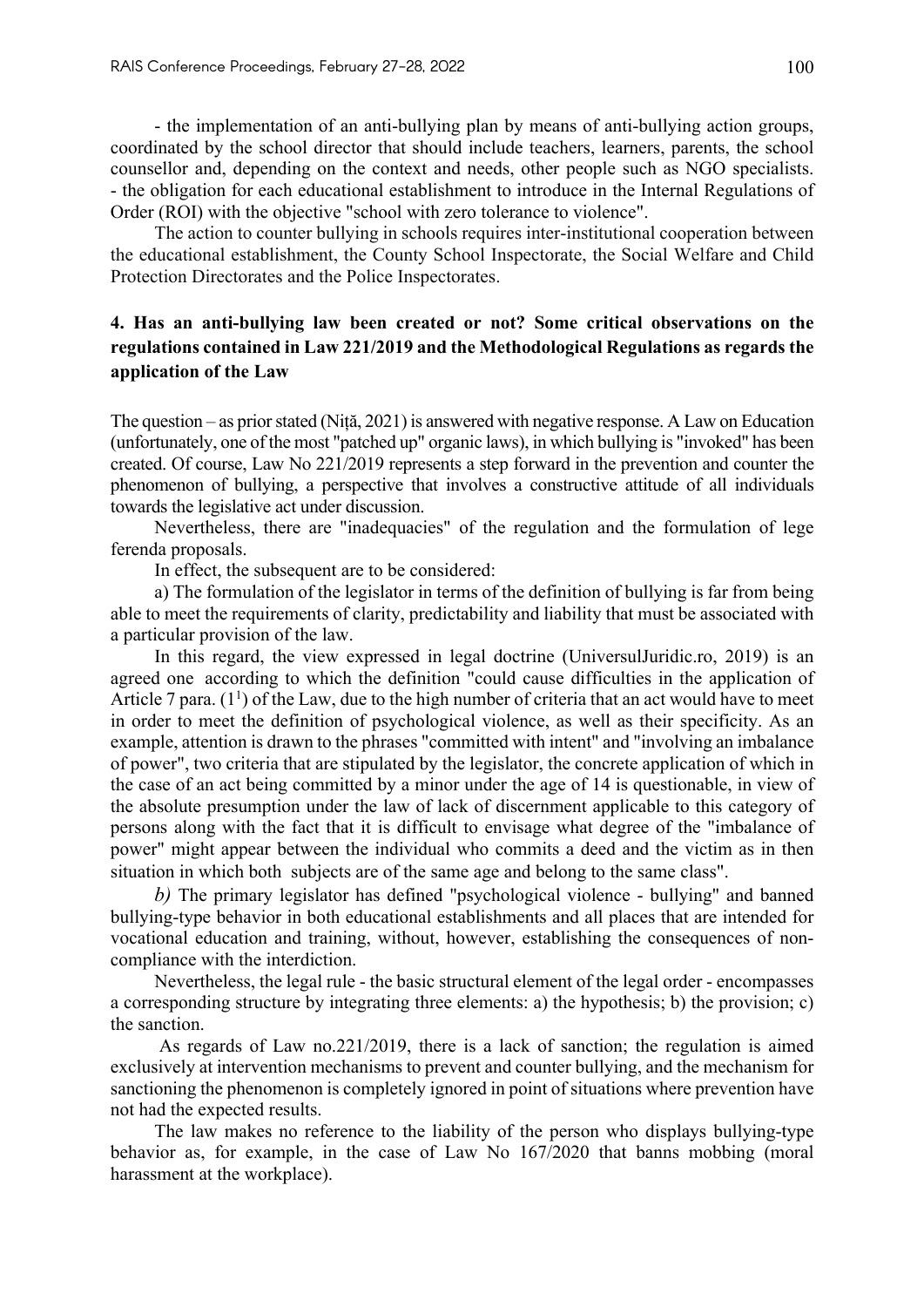c) The methodological norms add to the law, contrary to Art. 4 para. (3) of Law no. 24/2000 on the rules of legislative technique for the drafting of normative acts, published in the Official Journal no. 260 from 21 April 2000.

According to the legal provision invoked "The normative acts issued in execution of laws, ordinances or Government decisions shall be issued within the limits and in accordance with the rules that order them".

It should be noted that the new normative act associates the concept of psychological violence and cyberbullying (point  $6^{\wedge}1$  of the Annex-integral part of the law), without defining cyberbullying, while in the Methodological Norms the regulations are aimed at preventing bullying and cyberbullying.

The specialized literature (Voiculescu 2020) displays that there are different opinions on bullying and cyberbullying, with two main lines of thought: "1) according to some doctrinaires, cyberbullying is only different from bullying in terms of context (technological or real) in which the violence is manifested; 2) an alternate opinion (an accepted one), cyberbullying represents a distinct form of aggression, with its own particularities compared to bullying of real life. Therefore, while bullying imply a limited geographical and temporal matter, in the case of cyberbullying the geographical and temporal subject area might be assessed as being almost boundless. From this perspective, cyberbullying is circumscribed to electronic bullying – a concept that is defined as intentional harm caused by the use of electronic means to an individual or group of persons, regardless of age, who perceive such acts as offensive, derogatory, harmful or untoward".

The second opinion is agreed and, in terms of the above-mentioned observation, the formulation of the legislator with regard to the definition of bullying is far from being able to meet the requirements of clarity, predictability and predictability that must be associated with a provision of the law.

#### **5. Denouement**

An educational environment that is more focused on the phenomenon of bullying is essential, but it must be sustained by a coherent legislative framework. In line with the view expressed by Ms. Nadia Tătaru, initiator of the national strategic approach and part of the working group on the Methodological Norms(Educatiefarabullying.ro, 2020) "bullying will not go away by itself, simply because it is legislated", we express the view that neither the involvement of responsible stakeholders nor "Best Practice Guidelines for the prevention of violence in schools" can fill the gaps in the regulatory framework.

On the eventual perspective that the holders of the right of legislative initiative are expected to impart the present opinion and thoroughly analyze the normative content of Law no.221/2019, the conclusion of the issues that have been taken into consideration reasserts the idea according to which "STOP to bullying" ought to be the motto of the future approaches as regards both school curricula and the policy makers that are involved in the development of a legislative framework with "zero tolerance to violence in educational establishments" objective.

#### **References**

Charter of Fundamental Rights of the European Union. Official Journal, C 83, 30.3.2010, 389-403.

- Chipea, Floare and Sîrbu Ioana. 2017. "Psychosocial conequences of the scholastic bullying phenomenon." In *Sociologie Românească Journal*, volume XV, No. 3–4.
- Educatiefarabullying.ro. 2020. "About bullying." Opinion expressed by Ms. Nadia Tătaru, initiator of the national strategic approach and part of the working group on the Methodological Norms, available at http://www.educatiefarabullying.ro/despre-bullying.
- Government Decision No 889/2016 approving the National Strategy for Child and Adolescent Mental Health 2016-2020.